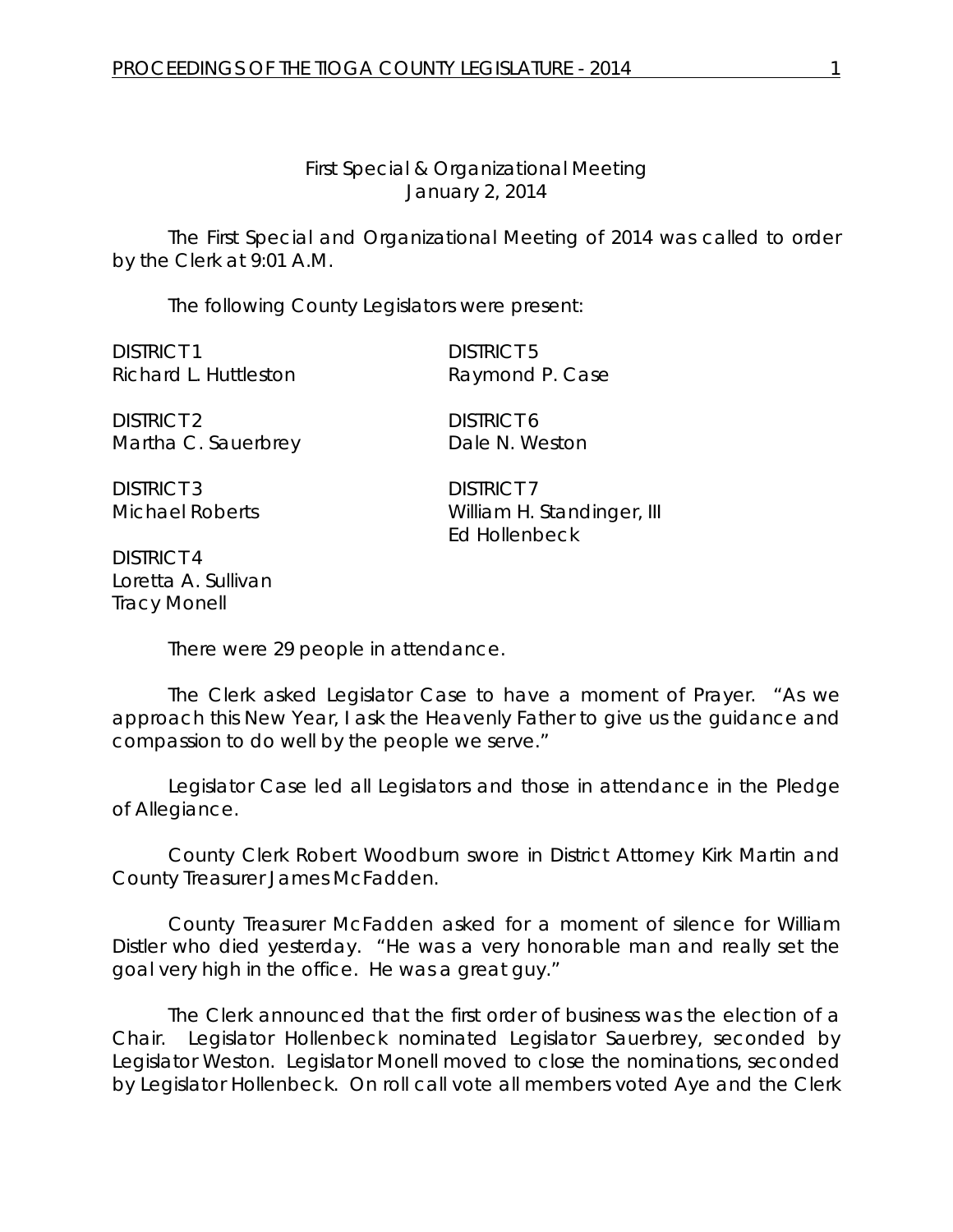cast one ballot and Legislator Sauerbrey was appointed Chair of the Tioga County Legislature for a one year term.

County Clerk Robert Woodburn swore Legislator Sauerbrey in as Chair of the Tioga County Legislature for 2014.

Chair Sauerbrey spoke. "I really appreciate this opportunity to lead the Tioga County Legislature and I appreciate your support. I look forward to working alongside all of you as we work together in the spirit of cooperation into the New Year. I first want to acknowledge Dale Weston for his leadership over the past seven years. There have been a lot of challenges along the way, everything from an economic slump to a major flood, and during those times Dale worked hard and kept us through and kept the helm steady. You know there is a quote and it says "the ultimate measure of a man is not where he stands in moments of comfort and convenience, but where he stands at the times of challenge and controversy. As Deputy Chair, I got to see a lot of that with Dale, his experiences with challenges and controversy. I observed Dale's commitment and diligence to serve the community, the County, and his sincere desire to do the best for the citizens of Tioga County, and Dale I thank you for that, we all thank you for that.

"As I stand here I look at the plaques around the room and I see the faces of those people that served before us, and I wonder what kind of challenges that they faced, what kind of success did they accomplish, did they work together cooperatively or did they have controversy. I can only guess that whatever they experienced, their motivation for service was similar to ours. I think we all want to be on the Legislature because we want to do the very best we can for our Government. I believe this Legislative body will continue to work to keep taxes low, provide needed services in the community in the most effective and efficient way. We all know that that is not an easy task, but I think we are all up to the challenge. I look forward to 2014 with a spirit of optimism, that whatever comes across our path we will work together to do the very best we can to overcome any obstacles. I look forward to being your leader and your partner as we move in to 2014. Thank you."

The Chair announced the next order of business was the election of a Deputy Chair. Legislator Hollenbeck nominated Legislator Case, seconded by Legislator Monell. Legislator Standinger nominated Legislator Weston, seconded by Legislator Roberts. Legislator Weston respectfully declined. Legislator Hollenbeck moved to close the nominations, seconded by Legislator Monell. On roll call vote all members voted Aye and the Chair cast one ballot and Legislator Case was appointed Deputy Chair of the Tioga County Legislature for a one year term.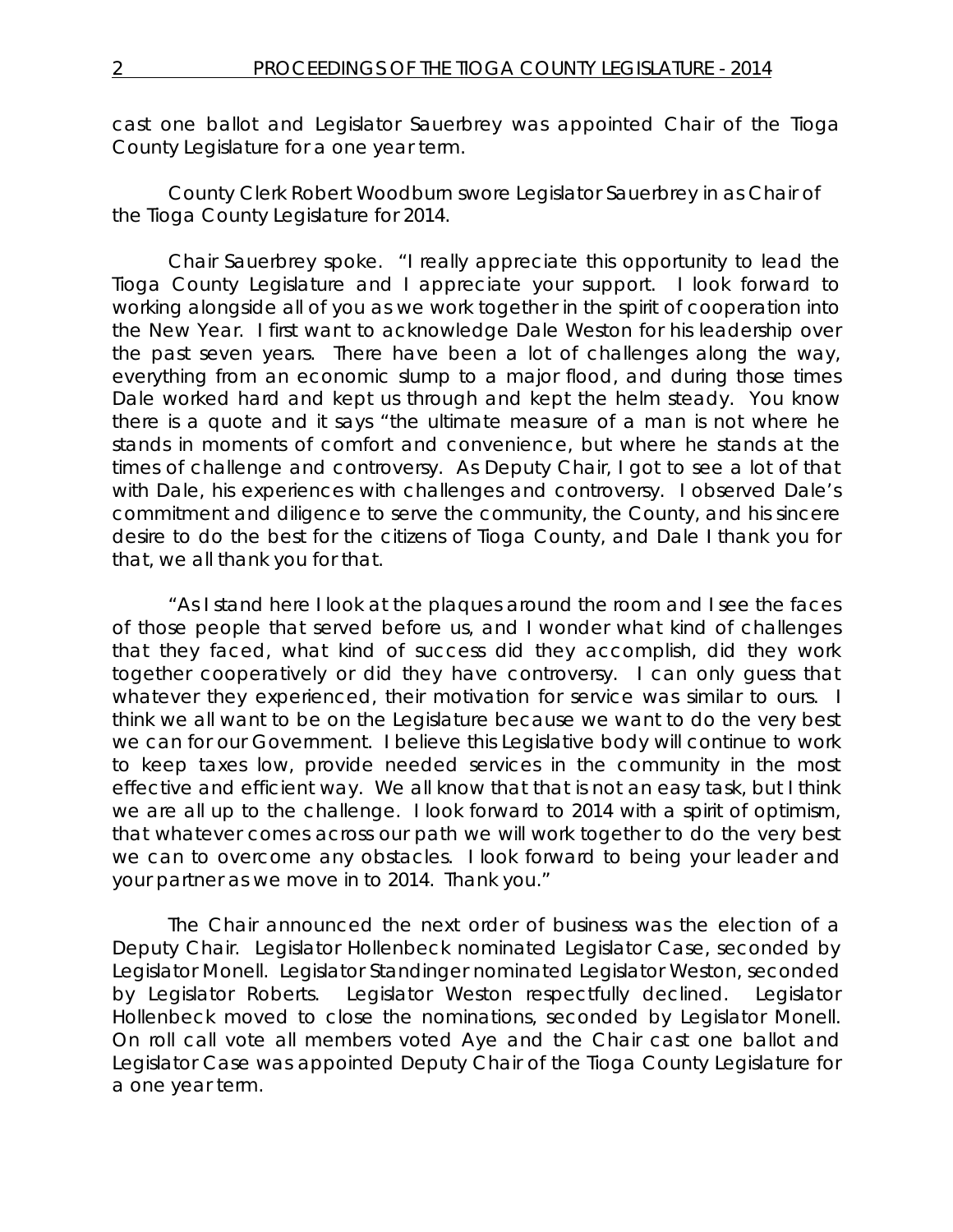County Clerk Robert Woodburn swore Legislator Case in as Deputy Chair of the Tioga County Legislature for 2014.

The Chair called for nominations for Public Information Officer. Legislator Standinger nominated Douglas Barton, seconded by Legislator Case. Legislator Monell moved to close the nominations, seconded by Legislator Hollenbeck. On roll call vote all Legislators voted for Douglas Barton as Public Information Officer, and the Chair cast one ballot and Douglas Barton was appointed Public Information Officer for a one year term.

The Chair called for nominations for Republican Majority Leader. Legislator Weston nominated Legislator Roberts, seconded by Legislator Case. Legislator Hollenbeck moved to close the nominations, seconded by Legislator Monell. On roll call vote all Legislators voted for Legislator Roberts as Republican Majority Leader, and the Chair cast one ballot and Legislator Roberts was appointed Republican Majority Leader for a one year term.

Chair Sauerbrey asked if there were any disclosures to be made.

Legislator Case stated. "I have none."

Legislator Hollenbeck stated. "I have none."

Legislator Huttleston stated. "I own a real estate appraisal company and I do no appraisals for any county owned properties or anything involving any county transactions."

Legislator Monell stated. "I have none."

Legislator/Chair Sauerbrey stated. "I have none."

Legislator Roberts stated. "I have none."

Legislator Standinger stated. "I have none."

Legislator Sullivan stated. "I have none."

Legislator Weston stated. "I have none."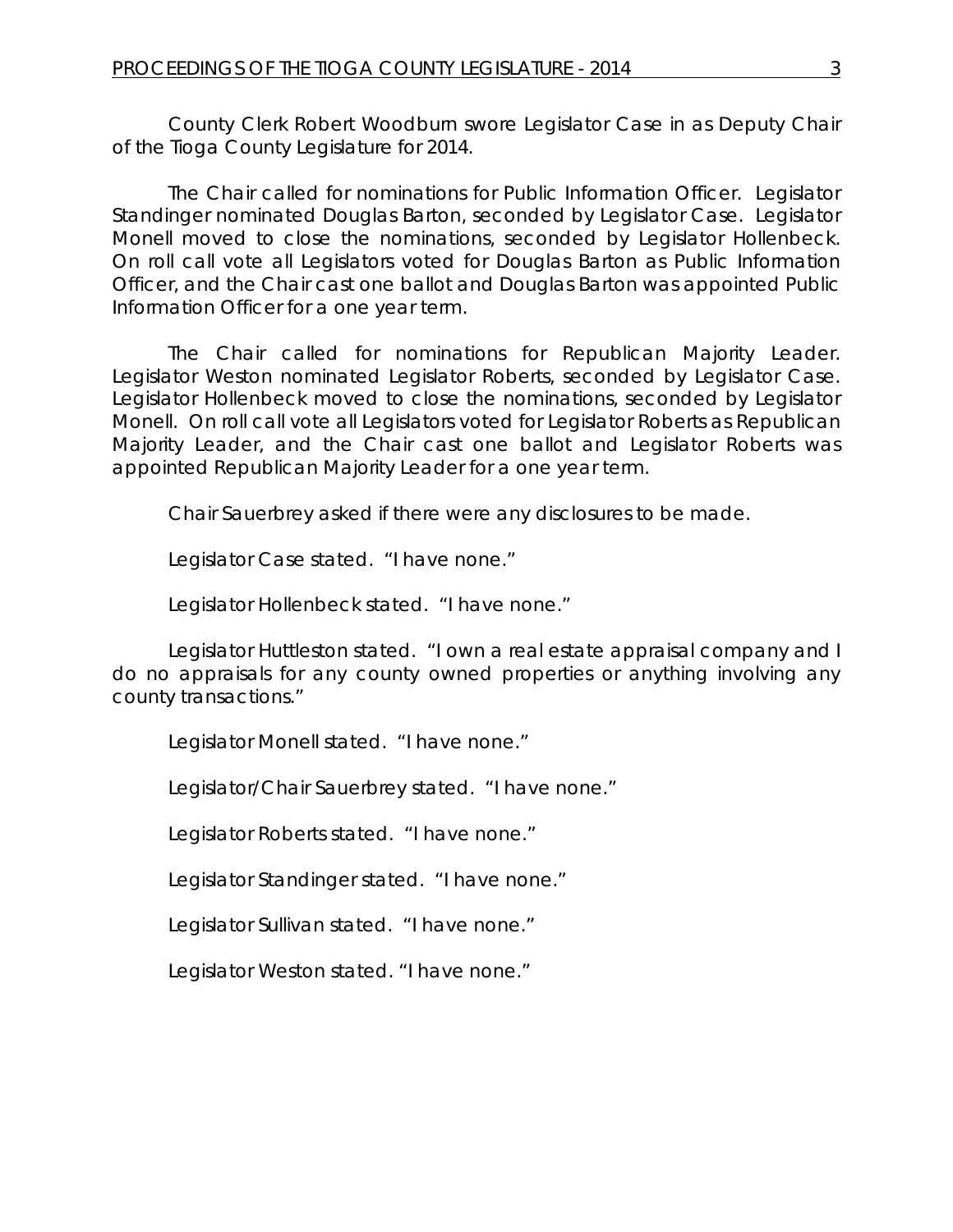Legislator Roberts moved for the adoption of the following resolution, seconded by Legislator Monell.

REFERRED TO: LEGISLATIVE WORKSESSION COMMITTEE

RESOLUTION NO. 1–14 *TRIPS AUTHORIZED*

RESOLVED: That the Chair and the Clerk of the County Legislature, the County Attorney, and County Legislators be, and they hereby are, authorized to make such trips as their duties may require and that their actual and necessary expenses for travel, meals and lodging incurred on such trips be a County charge.

ROLL CALL VOTE

Yes – Legislators Case, Hollenbeck, Huttleston, Monell, Sauerbrey, Roberts, Standinger, Sullivan, and Weston.

No – None.

Absent – None.

RESOLUTION ADOPTED.

Legislator Sullivan moved for the adoption of the following resolution, seconded by Legislator Hollenbeck.

REFERRED TO: FINANCE COMMITTEE

RESOLUTION NO. 2–14 *DESIGNATION OF OFFICIAL DEPOSITORIES*

RESOLVED: That, pursuant to the powers vested in this Legislature by Section 212 of the County Law, as amended, the following Banks within New York State be, and they hereby are designated as depositories for the deposit of all monies received by the County Treasurer, to an amount not to exceed the sum set opposite the name of each Bank as follows:

| JP Morgan Chase Bank        | \$30,000,000 |
|-----------------------------|--------------|
| Chemung Canal Trust Company | \$30,000,000 |
| Citizens Bank, N.A.         | \$30,000,000 |
| Community Bank, N.A.        | \$30,000,000 |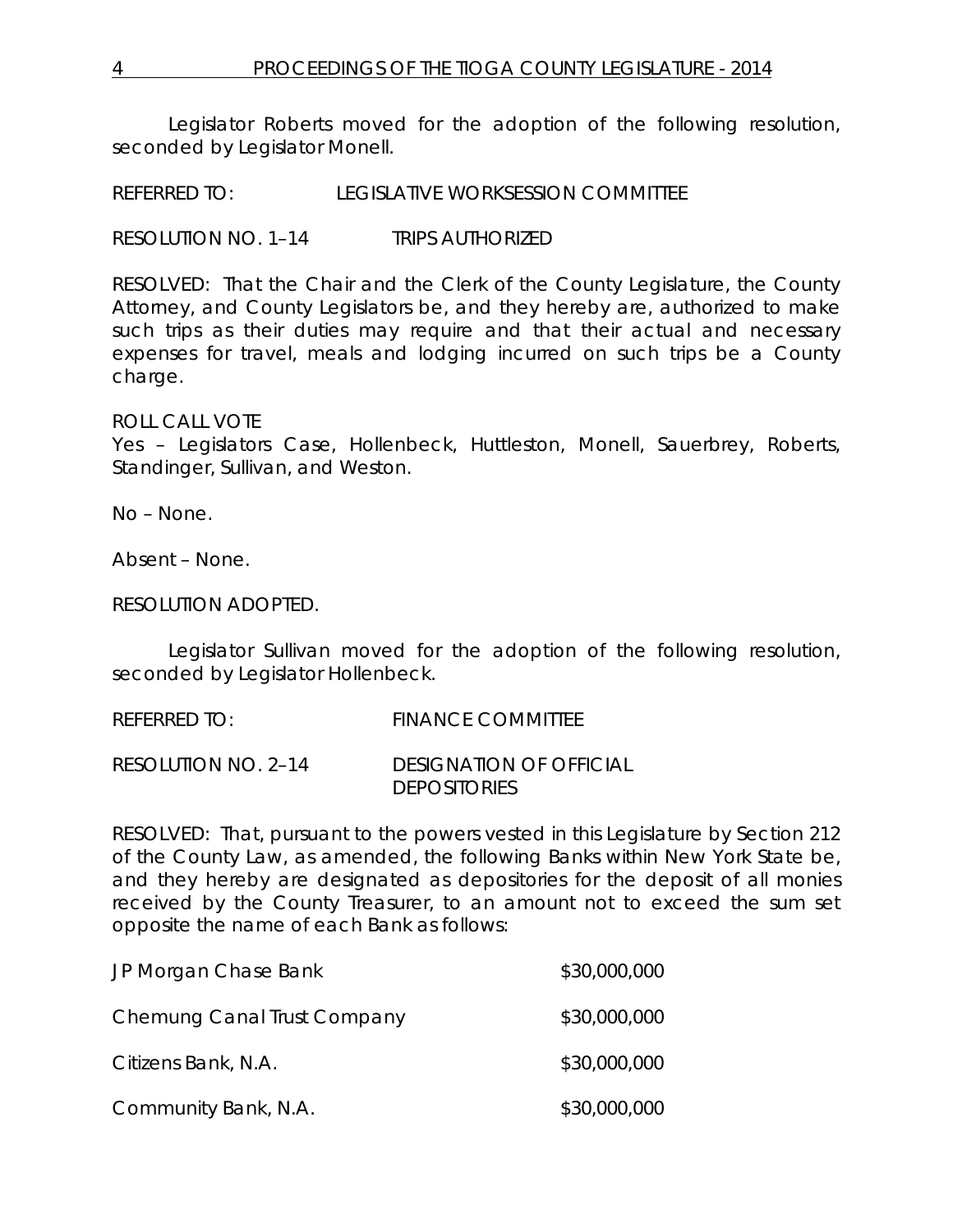| First Niagara Bank, N.A.              | \$30,000,000 |
|---------------------------------------|--------------|
| M&T Bank                              | \$30,000,000 |
| Tioga State Bank                      | \$30,000,000 |
| National Bank and Trust Company, N.A. | \$30,000,000 |

ROLL CALL VOTE

Yes – Legislators Case, Hollenbeck, Huttleston, Monell, Sauerbrey, Roberts, Standinger, Sullivan, and Weston.

No – None.

Absent – None.

RESOLUTION ADOPTED.

Legislator Case moved for the adoption of the following resolution, seconded by Legislator Hollenbeck.

REFERRED TO: LEGISLATIVE WORKSESSION COMMITTEE

RESOLUTION NO. 3–14 *DESIGNATE OFFICIAL NEWSPAPERS*

RESOLVED: That the Tioga County Courier and the Morning Times are hereby designated official newspapers for the publication of all local laws, notices and other matters required by law to be published pursuant to County Law δ214, Subd. 2; and be it further

RESOLVED: That the Press and Sun Bulletin, a daily newspaper, is hereby designated as the official newspaper for purposes of publishing all local laws, notices and other matters required by law to be published at such times that there is insufficient time to publish in the above two newspapers.

## ROLL CALL VOTE

Yes - Legislators Case, Hollenbeck, Huttleston, Monell, Sauerbrey, Roberts, Standinger, Sullivan, and Weston.

No – None.

Absent – None.

RESOLUTION ADOPTED.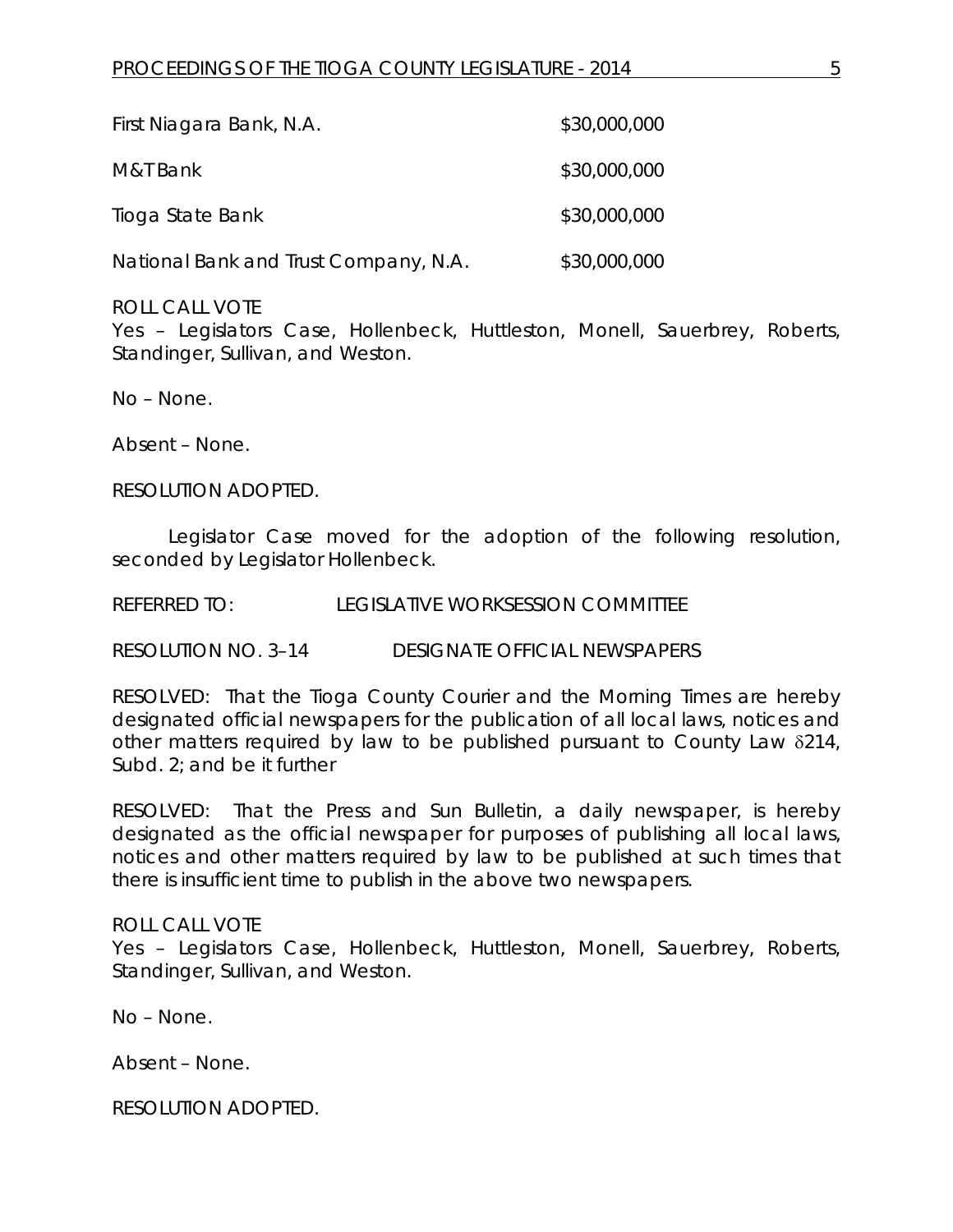Legislator Roberts moved for the adoption of the following resolution, seconded by Legislator Hollenbeck.

REFERRED TO: LEGISLATIVE WORKSESSION COMMITTEE

RESOLUTION NO. 4–14 *DESIGNATION OF NEWSPAPER FOR REPUBLICAN PARTY*

RESOLVED: That the Morning Times is hereby designated as the newspaper published in the County of Tioga for the Republican Party to publish the Election notices issued by the Secretary of State, and to publish the official canvass pursuant to County Law δ214, Subd. 1.

ROLL CALL VOTE

Yes – Legislators Case, Hollenbeck, Huttleston, Monell, Sauerbrey, Roberts, Standinger, Sullivan, and Weston.

No – None.

Absent – None.

RESOLUTION ADOPTED.

Legislator Case moved for the adoption of the following resolution, seconded by Legislator Hollenbeck.

REFERRED TO: LEGISLATIVE WORKSESSION COMMITTEE

RESOLUTION NO. 5–14 *DESIGNATION OF NEWSPAPER FOR DEMOCRATIC PARTY*

RESOLVED: That the Tioga County Courier is hereby designated as the newspaper published in the County of Tioga for the Democratic Party to publish the Election notices issued by the Secretary of State, and to publish the official canvass pursuant to County Law δ214, Subd. 1.

## ROLL CALL VOTE

Yes - Legislators Case, Hollenbeck, Huttleston, Monell, Sauerbrey, Roberts, Standinger, Sullivan, and Weston.

No – None.

Absent – None.

RESOLUTION ADOPTED.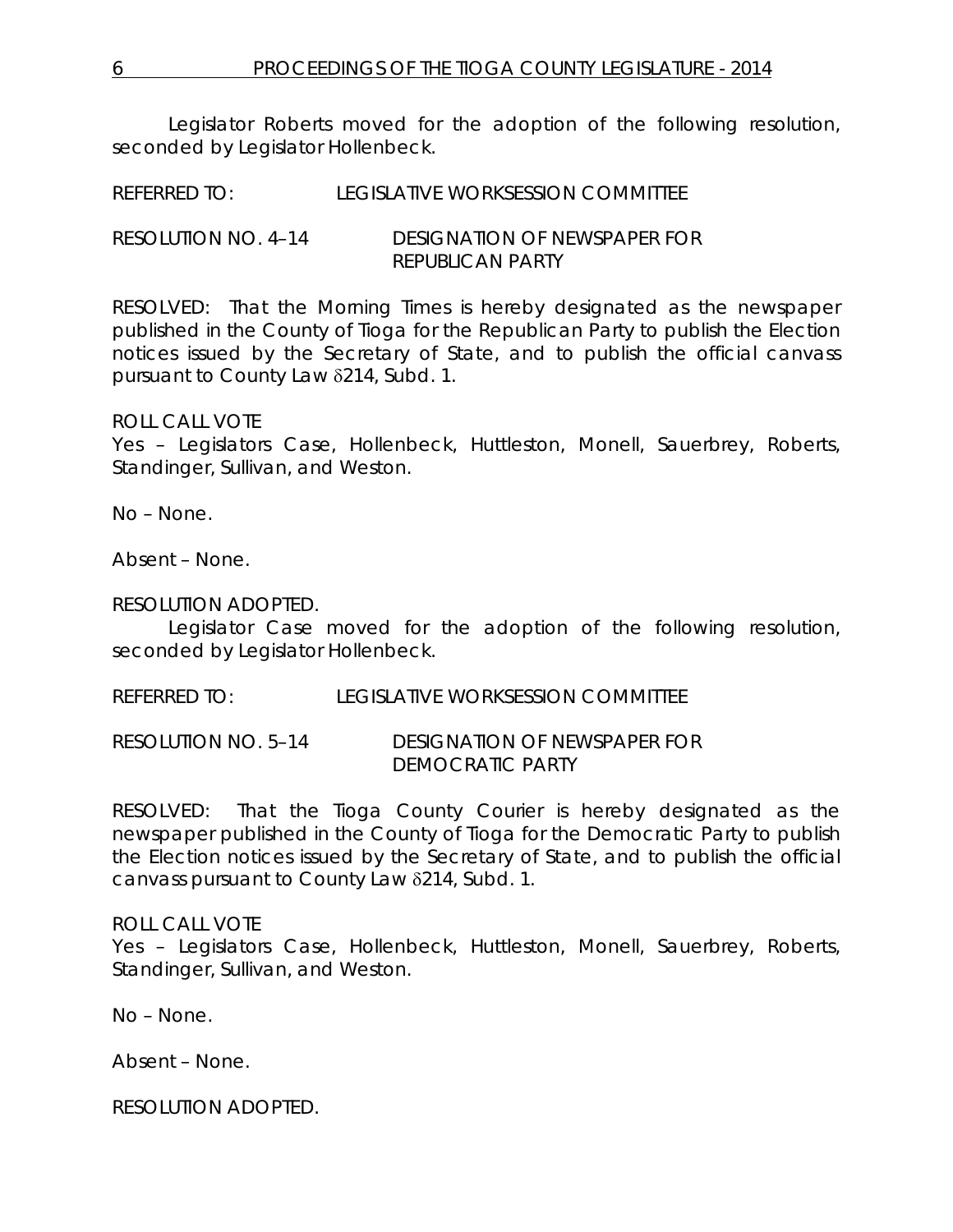Legislator Hollenbeck moved for the adoption of the following resolution, seconded by Legislator Monell.

REFERRED TO: LEGISLATIVE WORKSESSION COMMITTEE

RESOLUTION NO. 6–14 *SET SALARY OF CHAIR*

RESOLVED: That the salary of the Chair of the Tioga County Legislature be set at \$31,784 per year, which includes the salary received as County Legislator of \$9,828 and an additional \$21,956 to serve as Chair.

ROLL CALL VOTE Yes - Legislators Case, Hollenbeck, Huttleston, Monell, Sauerbrey, Roberts, Standinger, Sullivan, and Weston.

No – None.

Absent – None.

RESOLUTION ADOPTED.

Legislator Standinger moved for the adoption of the following resolution, seconded by Legislator Case.

REFERRED TO: LEGISLATIVE WORKSESSION COMMITTEE

RESOLUTION NO. 7–14 *FIX DATES AND TIMES OF TIOGA COUNTY LEGISLATIVE MEETINGS*

RESOLVED: That the Tioga County Legislature during 2014 shall meet regularly in the Edward D. Hubbard Auditorium of the County Office Building, 56 Main Street, Owego, New York at 12:00 P.M. on the Tuesday following Committees which are held during the first full work week of the month; and be it further

RESOLVED: That the, March, June, September and December 2014 Legislative meetings shall be held at 6:00 P.M; and be it further

RESOLVED: That the November 2014 Legislative meeting shall be held on Monday, November 10, 2014 at 12:00 P.M. due to Tuesday, November 11, 2014 being a Holiday.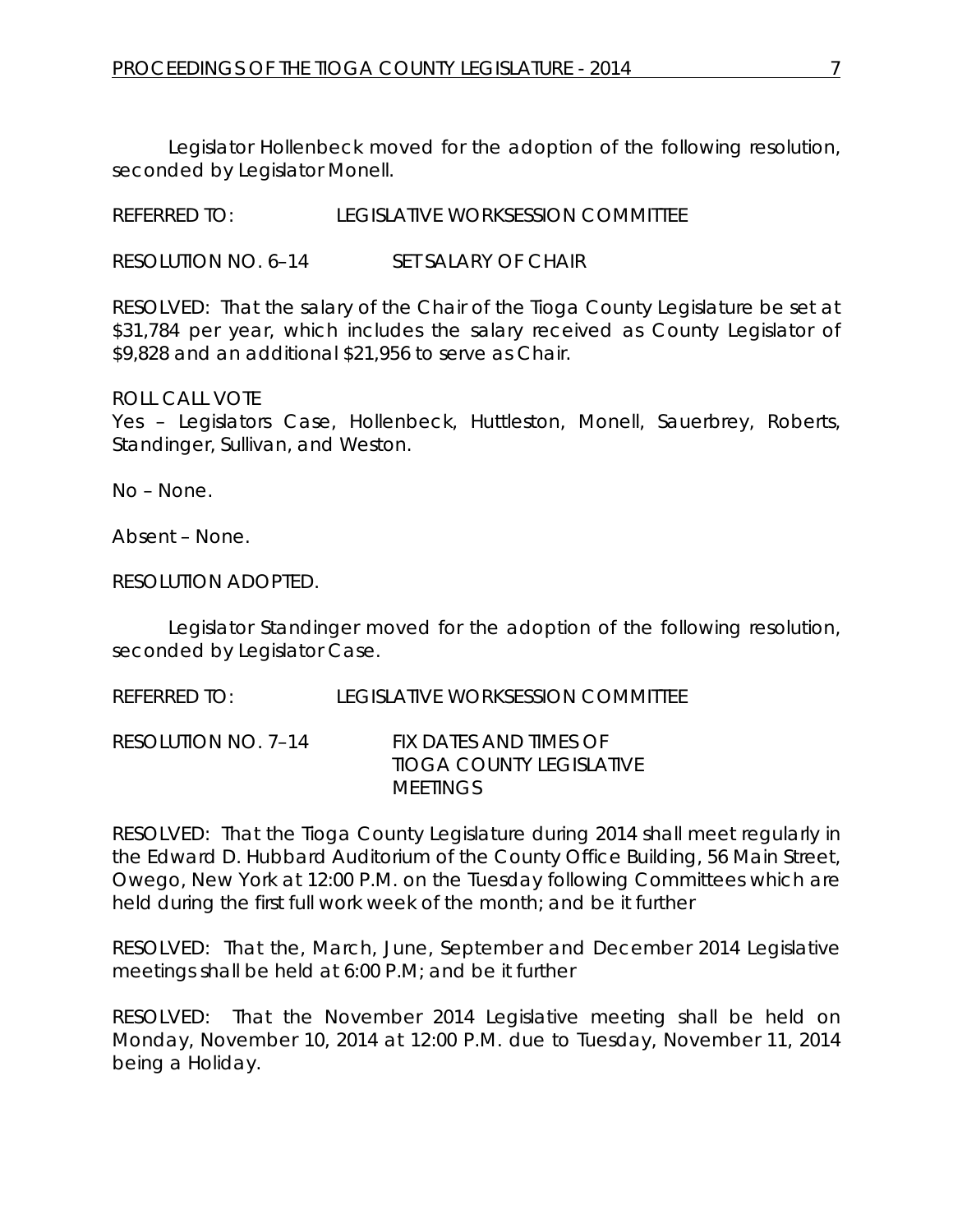ROLL CALL VOTE

Yes – Legislators Case, Hollenbeck, Huttleston, Monell, Sauerbrey, Roberts, Standinger, Sullivan, and Weston.

No – None.

Absent – None.

RESOLUTION ADOPTED.

Legislator Standinger moved for the adoption of the following resolution, seconded by Legislator Hollenbeck.

REFERRED TO: ADMINISTRATIVE SERVICES

RESOLUTION NO. 8–14 *APPOINTMENT OF ADMINISTRATIVE CORONER*

WHEREAS: The Tioga County Coroners have selected an Administrative Coroner for 2014; and

WHEREAS: Such Administrative Coroner will perform the supervisory duties of managing their budget, paying the bills, and various office functions of the Coroner's office; and

WHEREAS: The Administrative Coroner will have no supervisory authority over the other Coroners; therefore be it

RESOLVED: That W. Stewart Bennett, Tioga County Coroner, has been selected by the four duly elected County Coroners to be designated as the Administrative Coroner for 2014 and be given a stipend of \$3,000.00 as set forth in the County budget.

ROLL CALL VOTE

Yes – Legislators Case, Hollenbeck, Huttleston, Monell, Sauerbrey, Roberts, Standinger, Sullivan, and Weston.

No – None.

Absent – None.

RESOLUTION ADOPTED.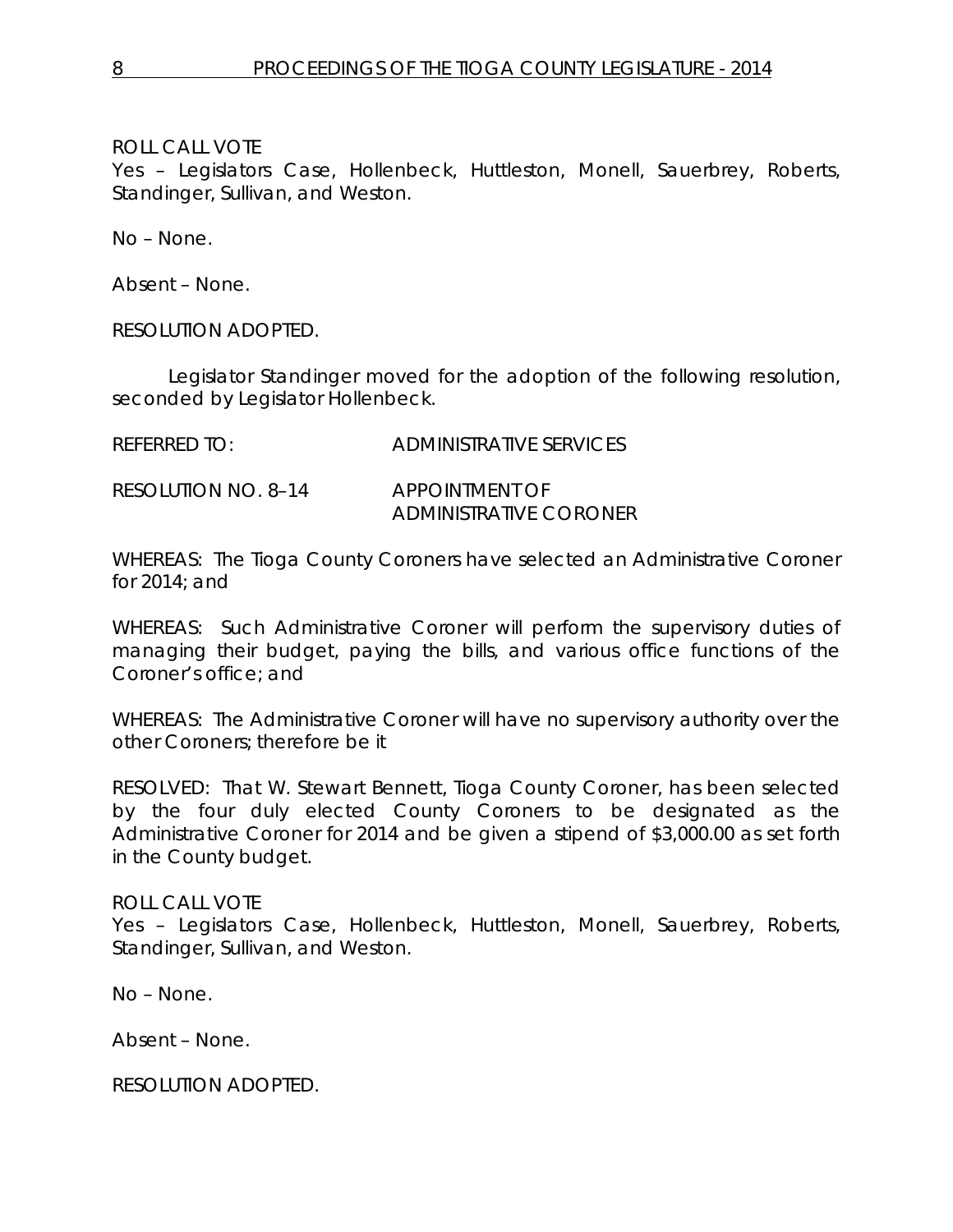Legislator Hollenbeck moved for the adoption of the following resolution, seconded by Legislator Case.

| <b>REFERRED TO:</b> | <b>LEGISLATIVE WORKSESSION</b> |
|---------------------|--------------------------------|
|                     |                                |

RESOLUTION NO. 9–14 *APPOINT DIRECTORS SOIL & WATER CONSERVATION DISTRICT*

RESOLVED: That Legislators Dale Weston and Tracy Monell are hereby appointed Directors of the Tioga County Soil and Water Conservation District for a one year term of January 1, 2014 through December 31, 2014; and be it further

RESOLVED: That John King is hereby appointed the Pomona Grange Representative to the Tioga County Soil and Water Conservation District for a three year term of January 1, 2014 through December 31, 2016.

ROLL CALL VOTE Yes - Legislators Case, Hollenbeck, Huttleston, Monell, Sauerbrey, Roberts, Standinger, Sullivan, and Weston.

No – None.

Absent – None.

RESOLUTION ADOPTED.

Legislator Hollenbeck moved for the adoption of the following resolution, seconded by Legislator Case.

| REFERRED TO:         | <b>LEGISLATIVE WORKSESSION</b> |
|----------------------|--------------------------------|
| RESOLLITION NO 10.14 | APPOINT MEMBER                 |

RESOLUTION NO. 10-14 *APPOINT MEMBER BOARD OF ETHICS*

WHEREAS: Royden L. Fox has agreed to serve another term on the Board of Ethics; now therefore be it

RESOLVED: That Royden L. Fox, Majority appointment, be hereby appointed to the Board of Ethics for a three-year term effective 1/2/14 through 12/31/16.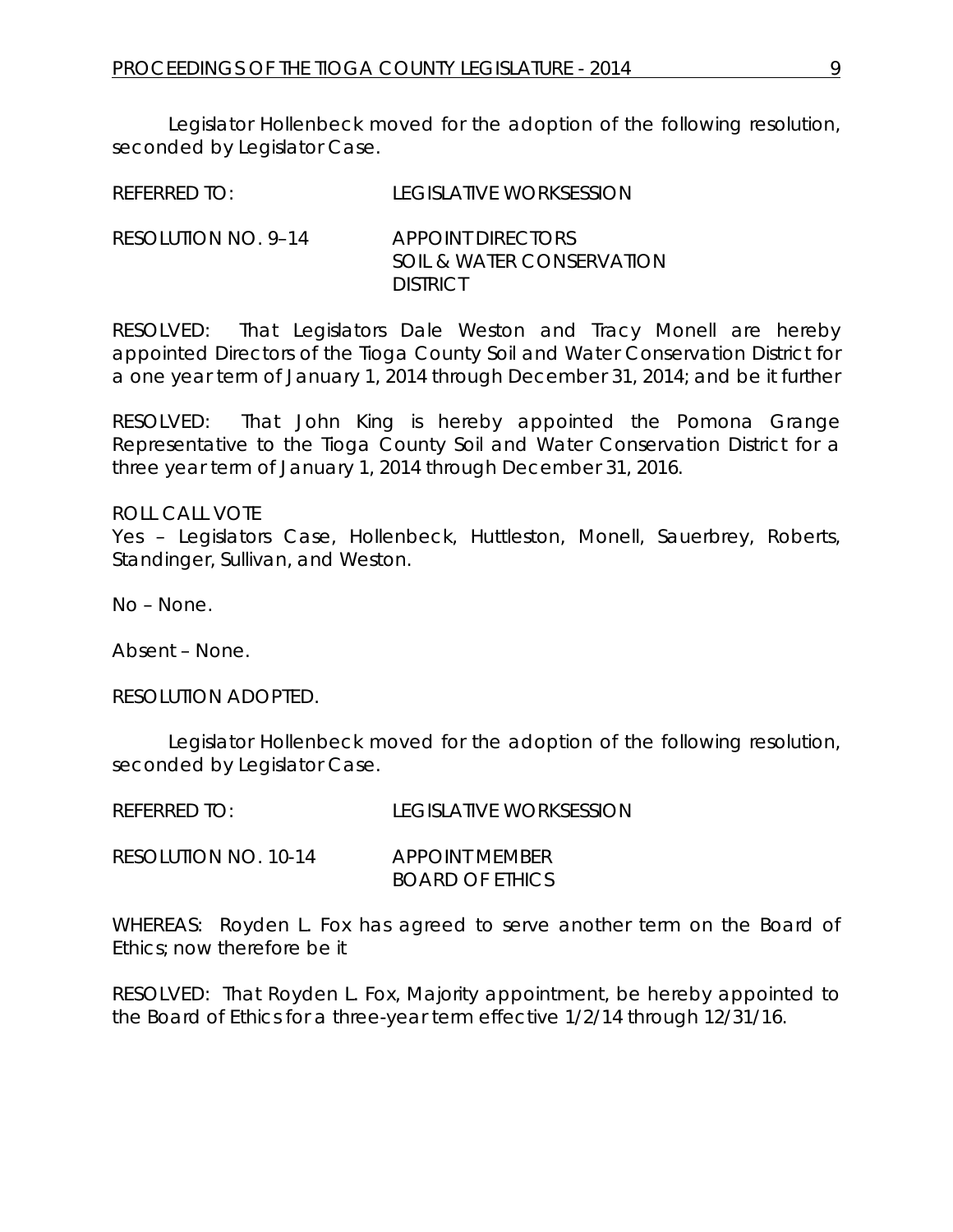ROLL CALL VOTE

Yes – Legislators Case, Hollenbeck, Huttleston, Monell, Sauerbrey, Roberts, Standinger, Sullivan, and Weston.

No – None.

Absent – None.

RESOLUTION ADOPTED.

Legislator Monell moved for the adoption of the following resolution, seconded by Legislator Hollenbeck.

REFERRED TO: LEGISLATIVE WORKSESSION

RESOLUTION NO. 11-14 *ANNUAL REVIEW OF PROCUREMENT POLICY*

WHEREAS: General Municipal Law §104-b requires an annual review of Tioga County's procurement policy and procedures; now therefore be it

RESOLVED: That the Tioga County Legislature affirms its annual review of its Procurement Policy.

ROLL CALL VOTE

Yes – Legislators Case, Hollenbeck, Huttleston, Monell, Sauerbrey, Roberts, Standinger, Sullivan, and Weston.

No – None.

Absent – None.

RESOLUTION ADOPTED.

Legislator Hollenbeck moved for the adoption of the following resolution, seconded by Legislator Case.

REFERRED TO: LEGISLATIVE WORKSESSION

RESOLUTION NO. 12–14 *APPOINT MEMBERS*

*FISH & WILDLIFE MANAGEMENT BOARD*